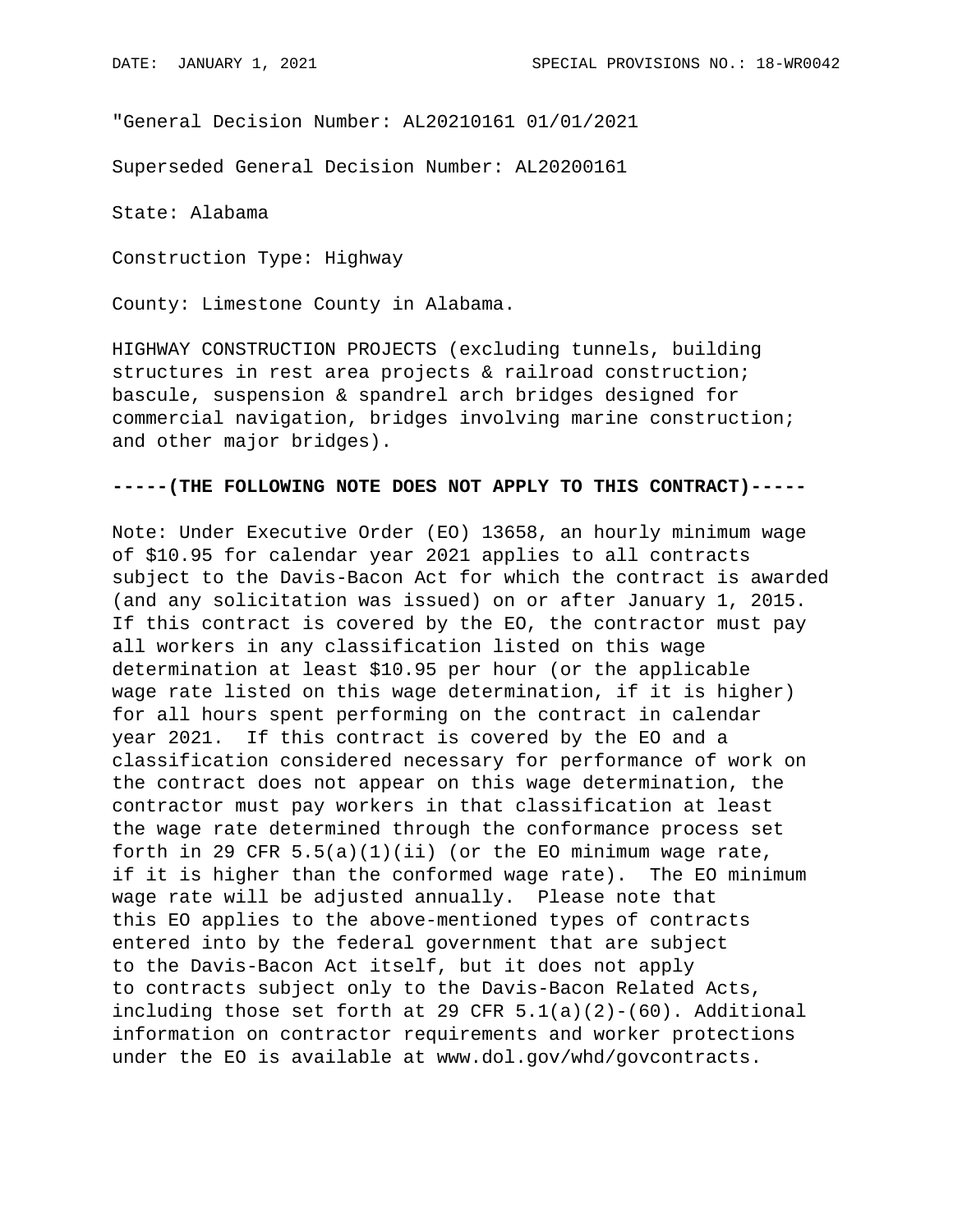Modification Number Publication Date<br>0 01/01/2021 0 01/01/2021

ELEC0505-001 09/01/2019

|                         | Rates | Fringes |  |
|-------------------------|-------|---------|--|
| ELECTRICIAN\$ 27.34     |       | 3%+8.61 |  |
| SUAL2019-040 11/13/2019 |       |         |  |

|                                                                      | Rates | Fringes |
|----------------------------------------------------------------------|-------|---------|
| CEMENT MASON/CONCRETE FINISHER\$ 15.42                               |       | 0.00    |
| FORM WORKER\$ $14.27$                                                |       | 0.00    |
| HIGHWAY/PARKING LOT STRIPING:<br>Operator (Striping Machine)\$ 20.94 |       | 0.00    |
| HIGHWAY/PARKING LOT STRIPING:<br>Truck Driver (Line Striping         |       |         |
| $True k)$ \$ 14.55                                                   |       | 0.00    |
| IRONWORKER, REINFORCING\$ 18.02                                      |       | 0.00    |
| IRONWORKER, STRUCTURAL\$ 22.40                                       |       | 0.00    |
| LABORER GRADE CHECKER\$ 14.89                                        |       | 0.00    |
| LABORER: Asphalt, Includes<br>Raker, Shoveler, Spreader and          |       |         |
| Distributor\$ 13.38                                                  |       | 0.67    |
| LABORER: Common or General\$ 12.31                                   |       | 0.00    |
| LABORER: Mason Tender -                                              |       |         |
| Cement/Concrete\$ 13.76                                              |       | 0.00    |
| LABORER: Pipelayer\$ 12.91                                           |       | 0.00    |
| LABORER: Erosion Control\$ 10.57                                     |       | 0.00    |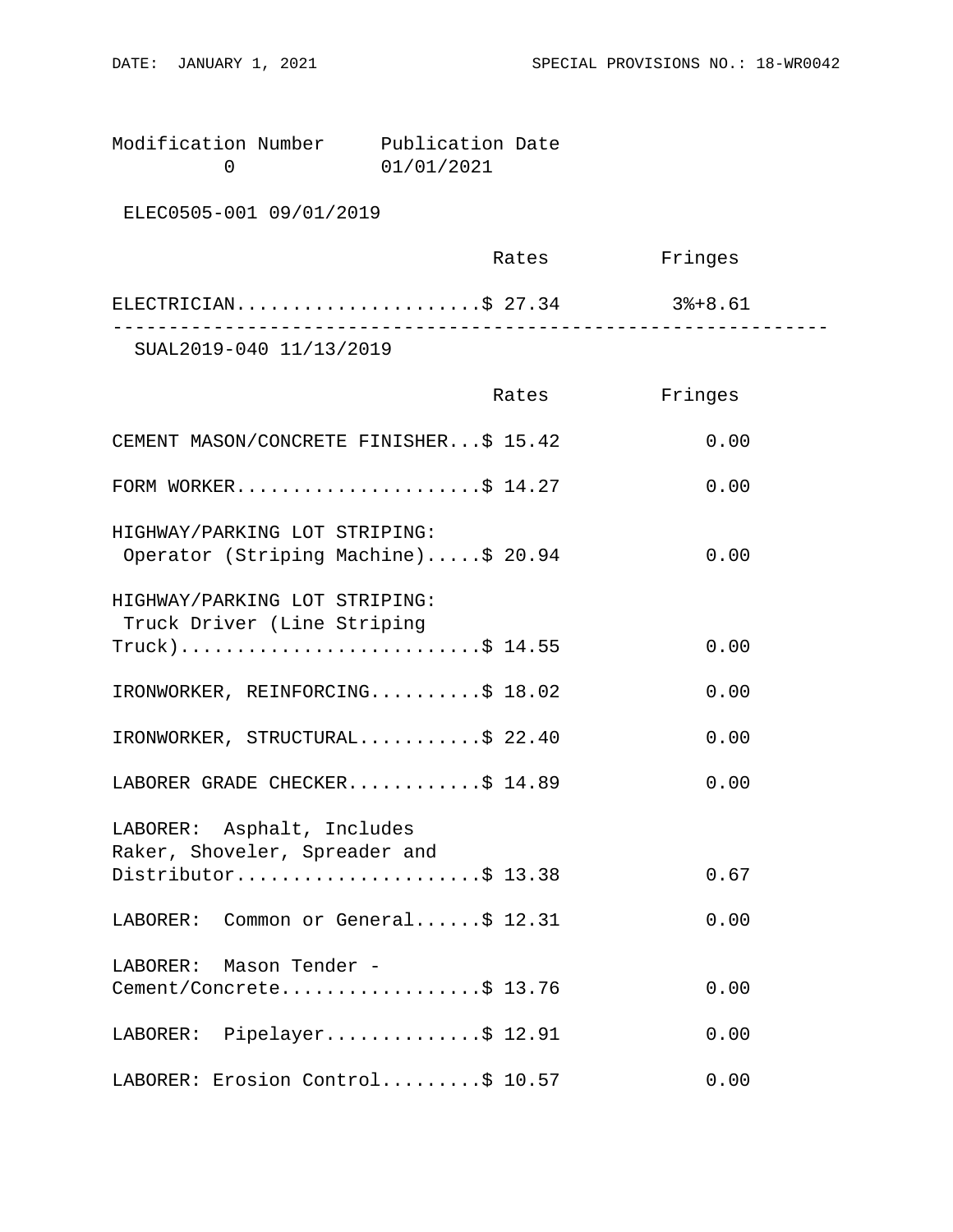|                                    | OPERATOR: Asphalt Spreader\$ 16.02                            | 0.00  |
|------------------------------------|---------------------------------------------------------------|-------|
| OPERATOR:                          | Backhoe/Excavator/Trackhoe\$ 17.39                            | 0.00  |
|                                    | OPERATOR: Bobcat/Skid<br>Steer/Skid Loader\$ 13.88            | 0.00  |
| OPERATOR:                          | $\texttt{Brown}/\texttt{Sweeper} \dots \dots \dots \$ 13.11   | 0.00  |
| OPERATOR:                          | Bulldozer\$ 16.72                                             | 0.00  |
| OPERATOR:                          | Crane\$ 23.49                                                 | 0.00  |
| OPERATOR:                          | Drill\$ 26.73                                                 | 11.25 |
| OPERATOR:                          | Grader/Blade\$ 16.88                                          | 0.00  |
|                                    | OPERATOR: Loader\$ 16.11                                      | 0.00  |
|                                    | OPERATOR: Material Transfer<br>Vehicle\$ 16.60                | 0.00  |
|                                    | OPERATOR: Mechanic\$ 21.23                                    | 0.00  |
| OPERATOR:                          | Milling Machine\$ 14.76                                       | 0.00  |
|                                    | OPERATOR: Oiler\$ 16.83                                       | 0.00  |
|                                    | OPERATOR: Paver (Asphalt,<br>Aggregate, and Concrete)\$ 16.43 | 0.00  |
|                                    | OPERATOR: Roller\$ 15.58                                      | 0.00  |
|                                    | OPERATOR: Scraper\$ 13.30                                     | 0.00  |
|                                    | PAINTER (Brush and Roller)\$ 15.97                            | 1.27  |
|                                    | TRAFFIC CONTROL: Flagger\$ 11.48                              | 0.00  |
| TRAFFIC CONTROL:<br>Laborer-Cones/ |                                                               |       |
| Barricades/Barrels -               | Setter/Mover/Sweeper\$ 10.57                                  | 0.00  |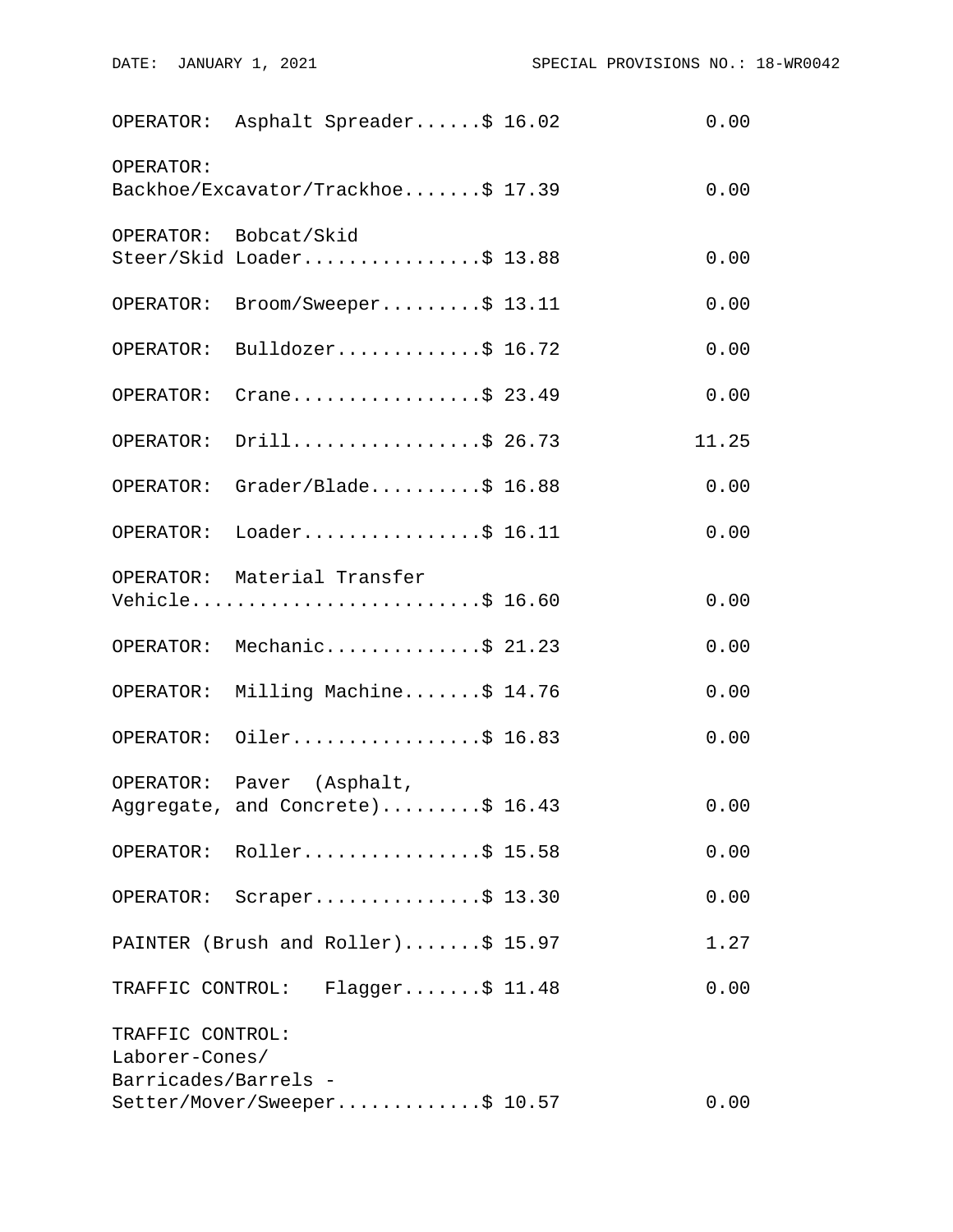| TRUCK DRIVER: | Dump $Truck$ \$ 14.53             | 0.00 |
|---------------|-----------------------------------|------|
| TRUCK DRIVER: | Flatbed Truck $$15.00$            | 0.00 |
| TRUCK DRIVER: | Lowboy Truck $$17.01$             | 0.00 |
|               | TRUCK DRIVER: Semi-Trailer        | 0.00 |
|               | TRUCK DRIVER: Water Truck\$ 13.71 | 0.00 |
|               |                                   |      |

WELDERS - Receive rate prescribed for craft performing operation to which welding is incidental.

================================================================

Note: Executive Order (EO) 13706, Establishing Paid Sick Leave for Federal Contractors applies to all contracts subject to the Davis-Bacon Act for which the contract is awarded (and any solicitation was issued) on or after January 1, 2017. If this contract is covered by the EO, the contractor must provide employees with 1 hour of paid sick leave for every 30 hours they work, up to 56 hours of paid sick leave each year. Employees must be permitted to use paid sick leave for their own illness, injury or other health-related needs, including preventive care; to assist a family member (or person who is like family to the employee) who is ill, injured, or has other health-related needs, including preventive care; or for reasons resulting from, or to assist a family member (or person who is like family to the employee) who is a victim of, domestic violence, sexual assault, or stalking. Additional information on contractor requirements and worker protections under the EO is available at www.dol.gov/whd/govcontracts.

Unlisted classifications needed for work not included within the scope of the classifications listed may be added after award only as provided in the labor standards contract clauses (29CFR 5.5 (a) (1) (ii)).

----------------------------------------------------------------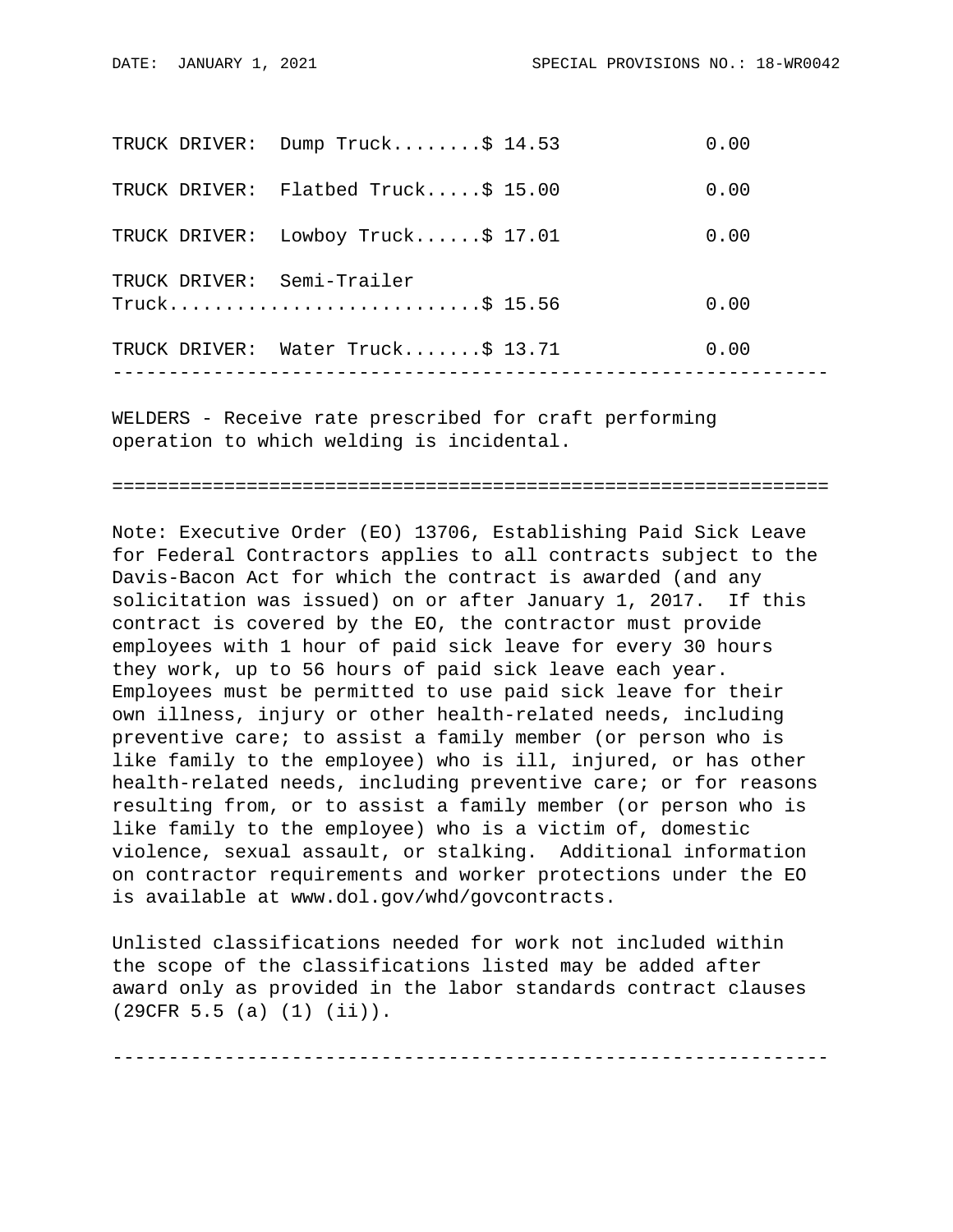The body of each wage determination lists the classification and wage rates that have been found to be prevailing for the cited type(s) of construction in the area covered by the wage determination. The classifications are listed in alphabetical order of ""identifiers"" that indicate whether the particular rate is a union rate (current union negotiated rate for local), a survey rate (weighted average rate) or a union average rate (weighted union average rate).

Union Rate Identifiers

A four-letter classification abbreviation identifier enclosed in dotted lines beginning with characters other than ""SU"" or ""UAVG"" denotes that the union classification and rate were prevailing for that classification in the survey. Example: PLUM0198-005 07/01/2014. PLUM is an abbreviation identifier of the union which prevailed in the survey for this classification, which in this example would be Plumbers. 0198 indicates the local union number or district council number where applicable, i.e., Plumbers Local 0198. The next number, 005 in the example, is an internal number used in processing the wage determination. 07/01/2014 is the effective date of the most current negotiated rate, which in this example is July 1, 2014.

Union prevailing wage rates are updated to reflect all rate changes in the collective bargaining agreement (CBA) governing this classification and rate.

Survey Rate Identifiers

Classifications listed under the ""SU"" identifier indicate that no one rate prevailed for this classification in the survey and the published rate is derived by computing a weighted average rate based on all the rates reported in the survey for that classification. As this weighted average rate includes all rates reported in the survey, it may include both union and non-union rates. Example: SULA2012-007 5/13/2014. SU indicates the rates are survey rates based on a weighted average calculation of rates and are not majority rates. LA indicates the State of Louisiana. 2012 is the year of survey on which these classifications and rates are based. The next number, 007 in the example, is an internal number used in producing the wage determination. 5/13/2014 indicates the survey completion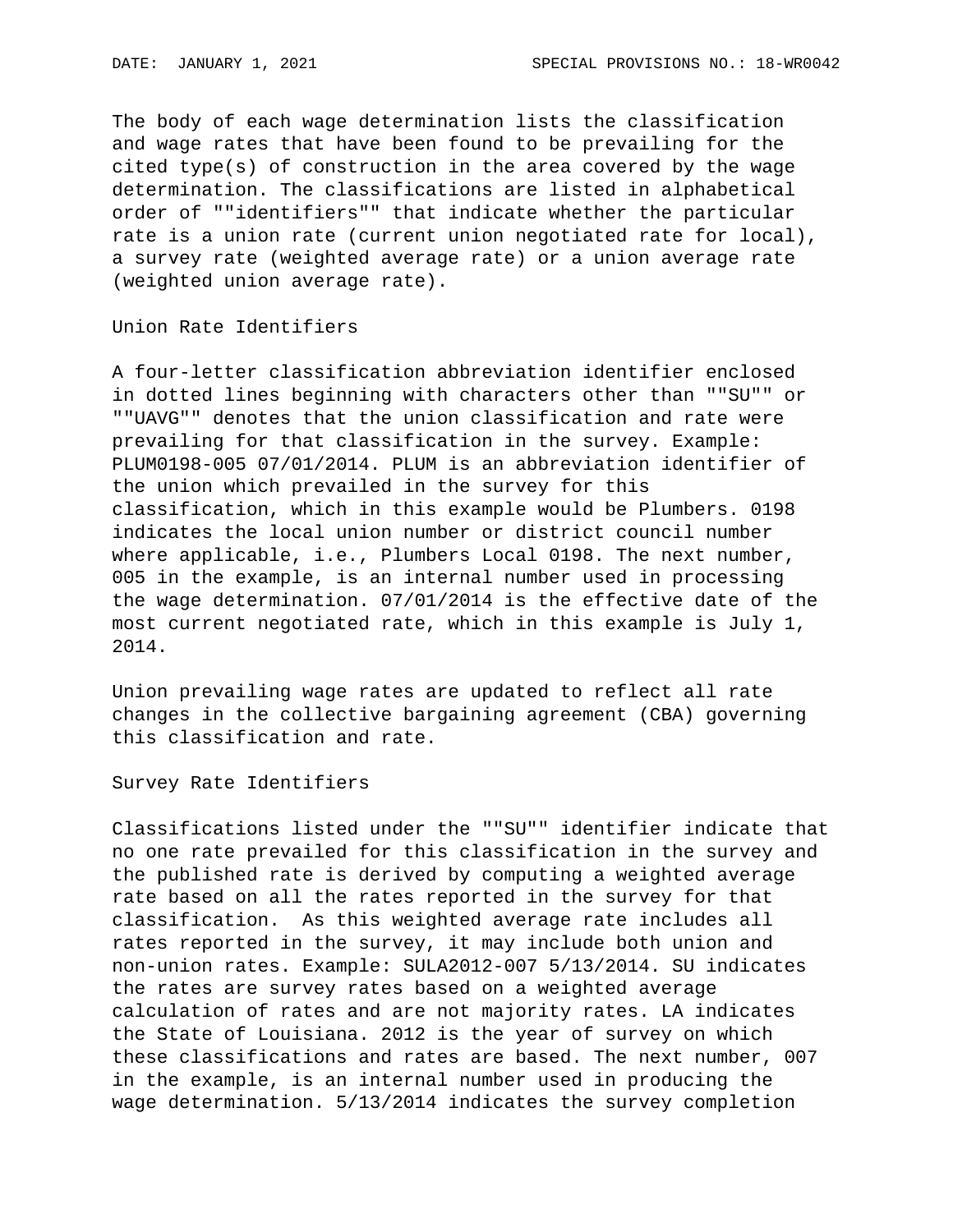date for the classifications and rates under that identifier.

Survey wage rates are not updated and remain in effect until a new survey is conducted.

Union Average Rate Identifiers

Classification(s) listed under the UAVG identifier indicate that no single majority rate prevailed for those classifications; however, 100% of the data reported for the classifications was union data. EXAMPLE: UAVG-OH-0010 08/29/2014. UAVG indicates that the rate is a weighted union average rate. OH indicates the state. The next number, 0010 in the example, is an internal number used in producing the wage determination. 08/29/2014 indicates the survey completion date for the classifications and rates under that identifier.

A UAVG rate will be updated once a year, usually in January of each year, to reflect a weighted average of the current negotiated/CBA rate of the union locals from which the rate is based.

----------------------------------------------------------------

## WAGE DETERMINATION APPEALS PROCESS

1.) Has there been an initial decision in the matter? This can be:

- \* an existing published wage determination
- \* a survey underlying a wage determination
- a Wage and Hour Division letter setting forth a position on a wage determination matter
- \* a conformance (additional classification and rate) ruling

On survey related matters, initial contact, including requests for summaries of surveys, should be with the Wage and Hour Regional Office for the area in which the survey was conducted because those Regional Offices have responsibility for the Davis-Bacon survey program. If the response from this initial contact is not satisfactory, then the process described in 2.) and 3.) should be followed.